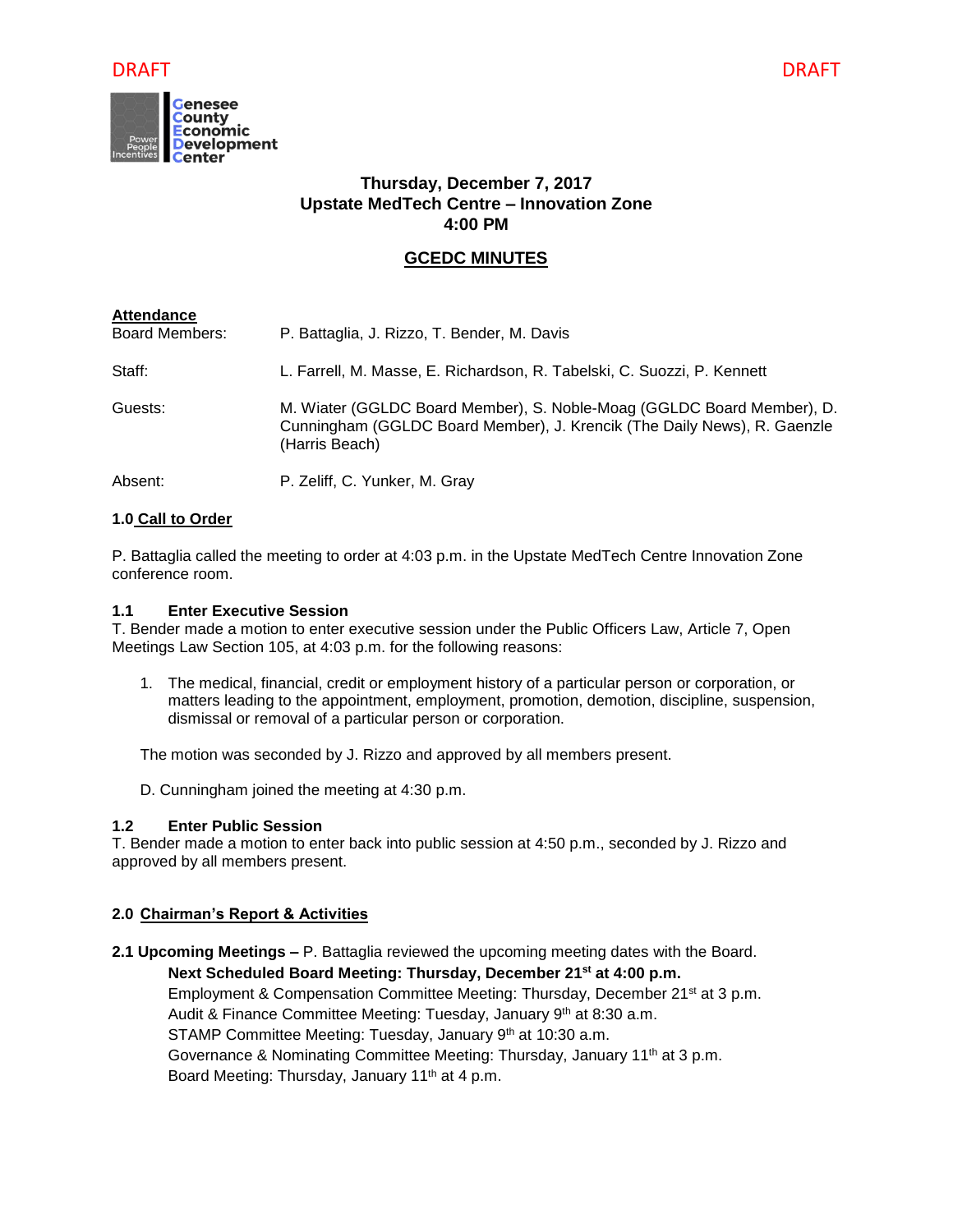**2.2 Draft 2018 Board Meeting Schedule –** P. Battaglia asked that the Board review the draft 2018 meeting schedule and let the staff know of any potential conflicts as soon as possible.

**2.3 Agenda Additions / Deletions / Other Business** – Nothing at this time.

#### **2.4 Minutes: October 26, 2017**

**T. Bender made a motion to approve the October 26, 2017 Meeting Minutes as presented; the motion was seconded by M. Davis. Roll call resulted as follows:**

| P. Battaglia - Yes |      | C. Yunker - | Absent |
|--------------------|------|-------------|--------|
| T. Bender -        | Yes. | P. Zeliff - | Absent |
| M. Davis -         | Yes. | M. Grav -   | Absent |
| J. Rizzo -         | Yes. |             |        |

**The item was approved as presented.**

#### **3.0 Report of Management**

**3.1 Manning, Squires & Hennig – Supplemental Resolution –** C. Suozzi shared that in 2016, the company finalized their \$2.2 million, 9,500 q. ft. expansion which increased their total footprint to 14,500 sq. ft. in the Town of Batavia and received local incentives from the GCEDC. The company is planning Phase II and is looking to invest an additional \$450,000 in construction related equipment. On November 6, 2017, the company has increased their capital investment by an additional \$150,000 to a total of \$600,000 in construction related equipment.

The Board reviewed the Statement of Compliance. Only Criteria #4 has changed since the Board last approved it. Criteria #4 now states that for every \$1 of public benefit the company is investing \$24.90 into the local economy (Phase I and Phase II combined).

#### **M. Davis made a motion to concur with Criteria #4 of the Statement of Compliance as presented; the motion was seconded by J. Rizzo. Roll call resulted as follows:**

| P. Battaglia - Yes |      | C. Yunker - | Absent |
|--------------------|------|-------------|--------|
| T. Bender -        | Yes. | P. Zeliff - | Absent |
| M. Davis -         | Yes. | M. Gray -   | Absent |
| J. Rizzo -         | Yes  |             |        |

#### **The item was approved as presented.**

C. Suozzi asked the Board to approve Resolution No. 12/2017-01

Resolution No. 12/2017-01 RESOLUTION OF THE GENESEE COUNTY INDUSTRIAL DEVELOPMENT AGENCY D/B/A GENESEE COUNTY ECONOMIC DEVELOPMENT CENTER (THE "AGENCY") AUTHORIZING AN INCREASE IN THE SALES AND USE TAX EXEMPTION BENEFITS PREVIOUSLY APPROVED WITH RESPECT TO THE MANNING-SQUIRES-HENNIG, CO., INC. PROJECT.

**P. Battaglia made a motion to approve the Manning, Squires & Hennig – Supplemental Resolution No. 12/2017-01 as presented; the motion was seconded by J. Rizzo. Roll call resulted as follows:**

| P. Battaglia - Yes |     | C. Yunker - | Absent |
|--------------------|-----|-------------|--------|
| T. Bender -        | Yes | P. Zeliff - | Absent |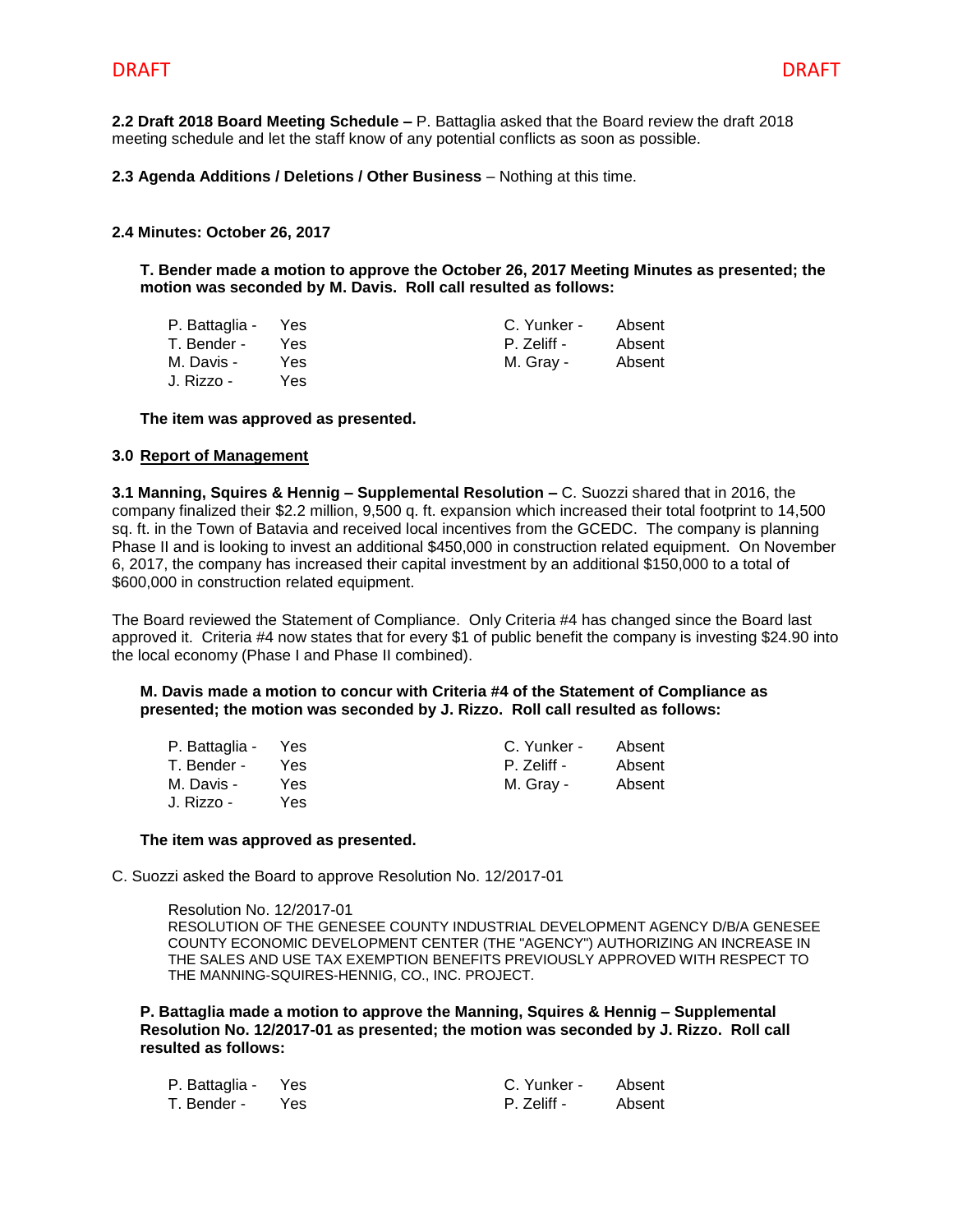| M. Davis - | - Yes | M. Gray - | Absent |
|------------|-------|-----------|--------|
| J. Rizzo - | Yes   |           |        |

**The item was approved as presented.**

#### **4.0 Audit & Finance Committee – M. Gray**

**4.1 October 2017 Financial Statements -** The October 2017 financial statements were reviewed with the Committee. A brief overview was given; it was noted that unrestricted cash increased due to Empire Pipelines project origination fee being released from restriction. Grant receivable increased due to a large STAMP related draw request. Also, a new GAIN! Loan was disbursed in October. All expenditures are in line with the budget, except as noted. This is recommended for approval by the Committee.

#### **T. Bender made a motion to approve the October 2017 Financial Statements as presented; the motion was seconded by M. Davis. Roll call resulted as follows:**

| P. Battaglia - Yes |      | C. Yunker - | Absent |
|--------------------|------|-------------|--------|
| T. Bender -        | Yes. | P. Zeliff - | Absent |
| M. Davis -         | Yes. | M. Grav -   | Absent |
| J. Rizzo -         | Yes  |             |        |

#### **The item was approved as presented.**

**4.2 Insurance Renewal –** L. Farrell shared that as the Committee requested at their last meeting, Joe Teresi (Tompkins Insurance, Broker) went out to bid for the Agency's 2018 insurance renewal. Selective continues to be the best carrier for the Agency's insurance needs. Joe Teresi explored several other markets and found no one else was able to compete with the insurance program being offered by Selective. Eleven insurance companies were reached out to and Selective was the only one to submit a proposal. We hope that Selective continues the practice of waiving premiums for cost of construction as it relates to the development of STAMP. This has been a huge concession on the part of Selective when proper evidence of risk transfer is provided, and a prime contract is used with contracts for construction projects. The renewal premiums are consistent with the expiring 2017 policy term.

Erie & Niagara Insurance carries the property insurance for the houses at STAMP. The annualized price for this remains consistent. Once all houses are demolished, this coverage won't be needed.

The Committee is recommending approval of the insurance renewal with Selective for property, general liability, workers compensation, etc., and continuing with Erie & Niagara Insurance for STAMP Property and Travelers Insurance for the Crime Policy as presented in the Committee's meeting packet. The cost may increase or decrease throughout the year given the potential purchase or sale of land.

#### **T. Bender made a motion to approve the Insurance Renewal as presented; the motion was seconded by M. Davis. Roll call resulted as follows:**

| P. Battaglia - Yes |      | C. Yunker - | Absent |
|--------------------|------|-------------|--------|
| T. Bender -        | Yes  | P. Zeliff - | Absent |
| M. Davis -         | Yes. | M. Gray -   | Absent |
| J. Rizzo -         | Yes. |             |        |

**The item was approved as presented.**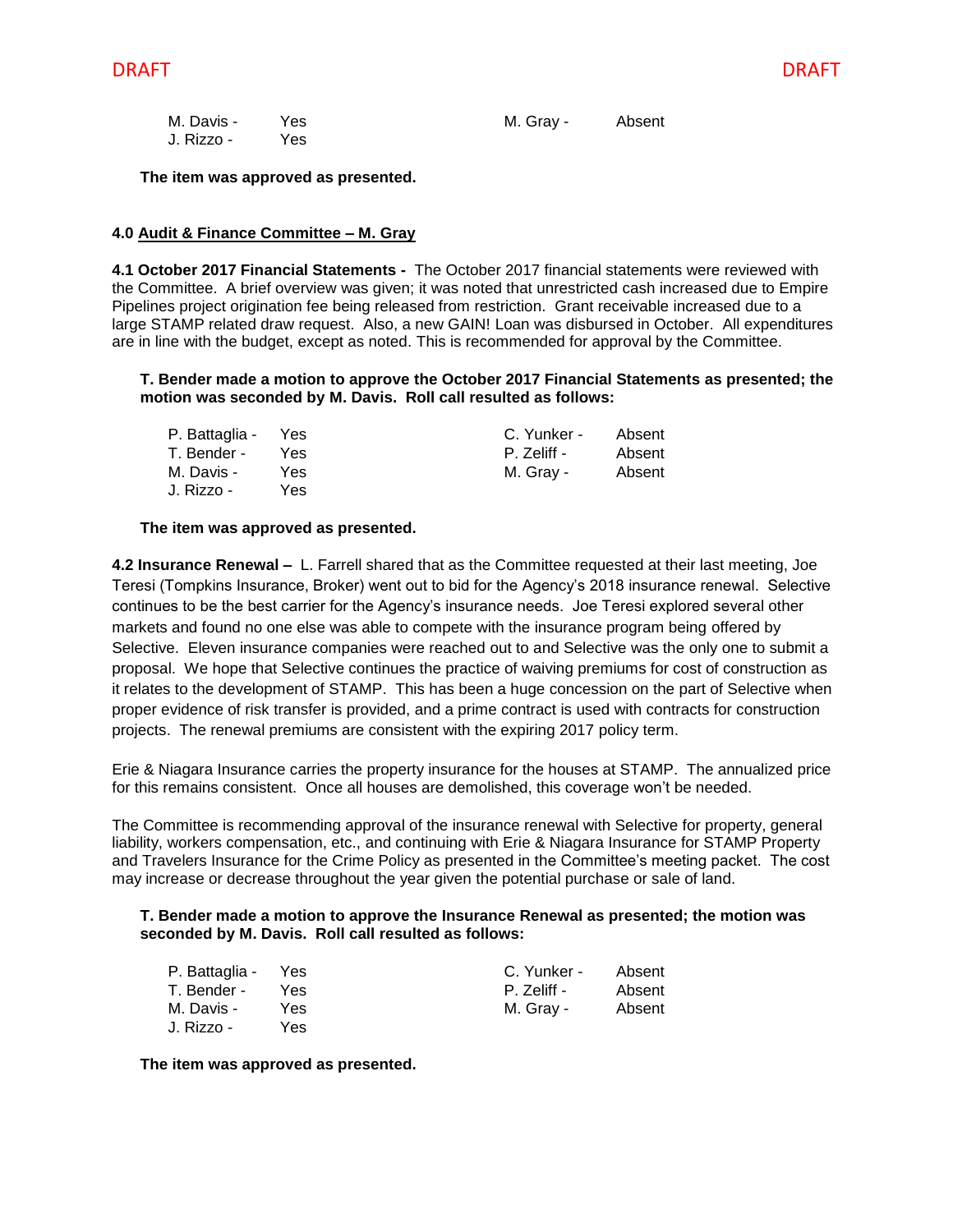**4.3 e3communications Public Relations Contract –** Strategic public relations, message development, and media relations assistance has been provided as a professional service by Earl Wells of e3communications since 2012. His firm assists the CEO and the Director of Marketing with writing, editing, and disseminating press releases, opinion pieces, etc. e3communications also assists to coordinate press events, special events, and public appearances, supplying programs, agendas, and talking points. They also serve as a strategy advisor to our agency in many capacities.

The amount of the contract is \$1,625 per month (\$19,500 annually) and has been included in the Agency's 2018 budget. This is being recommended by the Committee.

**T. Bender made a motion to approve the e3communications Public Relations Contract for 2018 not to exceed \$19,500 as presented; the motion was seconded by M. Davis. Roll call resulted as follows:**

| P. Battaglia - Yes |      | C. Yunker - | Absent |
|--------------------|------|-------------|--------|
| T. Bender -        | Yes. | P. Zeliff - | Absent |
| M. Davis -         | Yes. | M. Grav -   | Absent |
| J. Rizzo -         | Yes  |             |        |

#### **The item was approved as presented.**

**4.4 Invest Buffalo Niagara: Funding Commitment –** R. Tabelski shared that Invest Buffalo Niagara (InBN) is a non-profit regional economic development organization, supported by a team of private and public-sector leaders dedicated to improving economic performance in Buffalo Niagara/Western New York. InBN's primary goals are to retain and expand existing business and to professionally market the region as a competitive, vibrant and high-profile place for business locations and growth. To support business attraction, expansion, entrepreneurship and innovation, InBN collaborates with local businesses, universities, not-for-profit organizations and government leaders to deliver a unified response to regional economic development opportunities.

InBN is an integral partner in our sales/marketing efforts for the attraction of new companies to our community. Other services beyond regional site selection include marketing and design services, online property listings (CLS system) for development sites, data and demographics reports for business development support, graphics support for brochures, ads, and other marketing collateral, as well as publicizing and supporting the GCEDC and STAMP initiative in Western New York/Western New York Regional Council. InBN's staff has shown a tireless commitment to support and advocate for our economic development goals and strategies particularly as it relates to STAMP.

This funding request has been included in the Agency's 2018 budget. This is being recommended by the Committee.

**T. Bender made a motion to approve a commitment of \$25,000 to Invest Buffalo Niagara for 2018 as presented; the motion was seconded by M. Davis. Roll call resulted as follows:**

| P. Battaglia - Yes |     | C. Yunker - | Absent |
|--------------------|-----|-------------|--------|
| T. Bender -        | Yes | P. Zeliff - | Absent |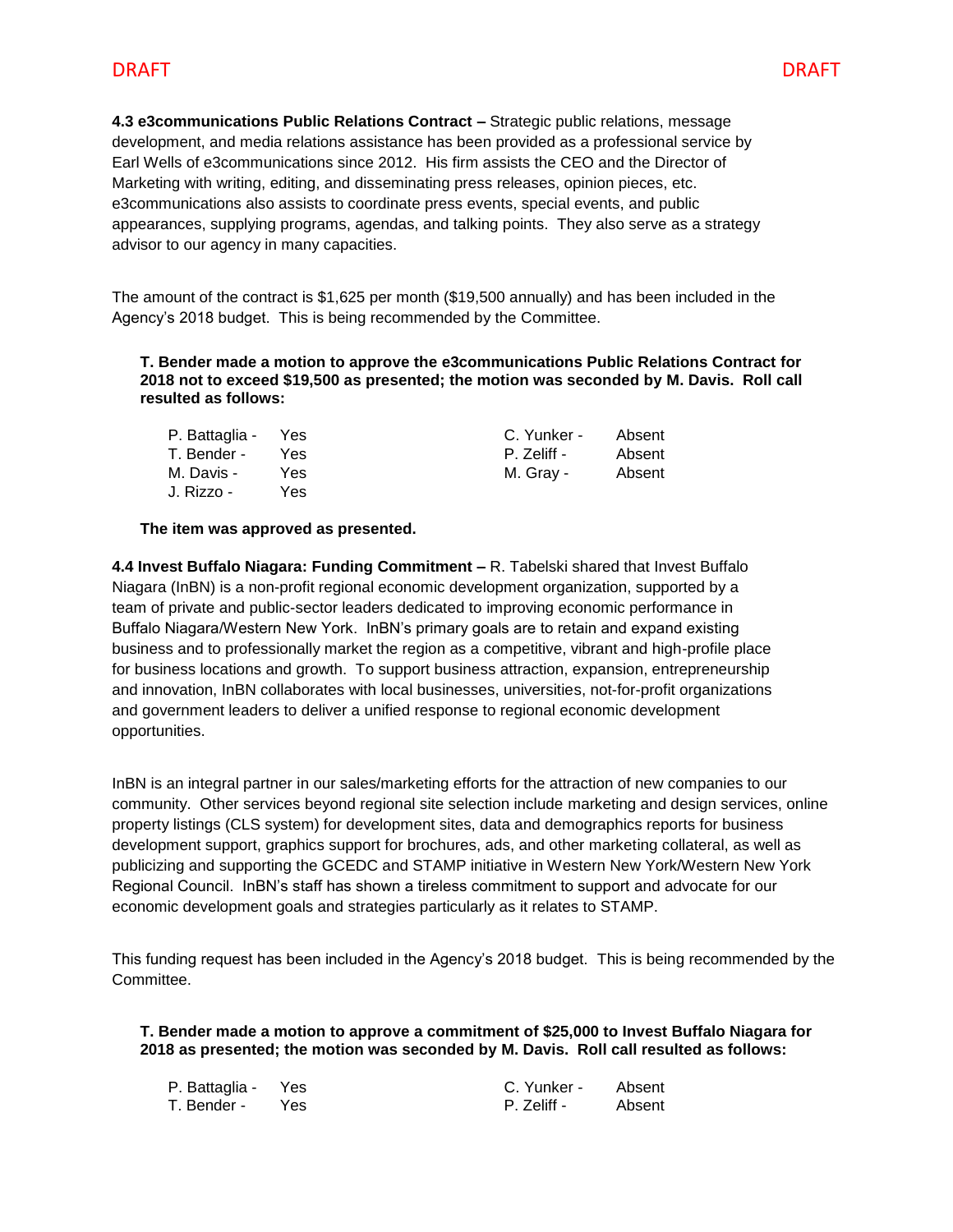| M. Davis - | Yes | M. Gray - | Absent |
|------------|-----|-----------|--------|
| J. Rizzo - | Yes |           |        |

**The item was approved as presented.**

**4.5 Greater Rochester Enterprise: Funding Commitment –** R. Tabelski shared that Greater Rochester Enterprise (GRE) is a regional economic development organization supported by a team of private and public-sector leaders dedicated to improving economic performance in the Rochester/Finger Lakes Region. GRE's primary goals are to retain and expand existing business and to professionally market the region as a competitive, vibrant and high-profile place for business location and growth. To support business attraction, expansion, entrepreneurship and innovation, GRE collaborates with local businesses, universities, not-for-profit organizations and government leaders to deliver a unified response to regional economic development opportunities.

Funding GRE provides the GCEDC with full access to all of GRE's sales and marketing campaigns, advocacy on behalf of our agency for all our parks as well as an executive board seat that allows Steve Hyde to serve on GRE's Board of Directors and on their Governance Committee. GRE's staff has shown a tireless commitment to support and advocate for our economic development goals and strategies particularly as it relates to STAMP. GRE has provided countless hours of support, strategy development interaction, and advocacy for and to Steve Hyde to advance STAMP as a regional priority both in the Finger Lakes Regional Economic Development Council and at the highest levels of New York State Government. GRE has been very active in the sales efforts to attract the first company to STAMP, including multiple trips to Albany on our behalf.

This funding request has been included in the Agency's 2018 budget. This is being recommended by the Committee.

#### **T. Bender made a motion to approve a commitment of \$50,000 to Greater Rochester Enterprise for 2018 as presented; the motion was seconded by M. Davis. Roll call resulted as follows:**

| P. Battaglia - | Yes  | C. Yunker - | Absent |
|----------------|------|-------------|--------|
| T. Bender -    | Yes. | P. Zeliff - | Absent |
| M. Davis -     | Yes. | M. Grav -   | Absent |
| J. Rizzo -     | Yes  |             |        |

**The item was approved as presented.**

### **5.0 Governance & Nominating Committee – J. Rizzo**

**5.1 Nothing at this time –** Nothing at this time.

# **6.0 STAMP Committee – P. Zeliff**

**6.1 Seneca Nation Monitor – Phase II –** M. Masse shared as part of the Phase II archeological work that was completed at the STAMP site, the Tonawanda Seneca Nation had a monitor on site to help identify any of the artifacts that were found. They charge a flat rate per hour, and the GCEDC is looking for an approval to pay a total of \$9,800 for the monitor. The Board had originally approved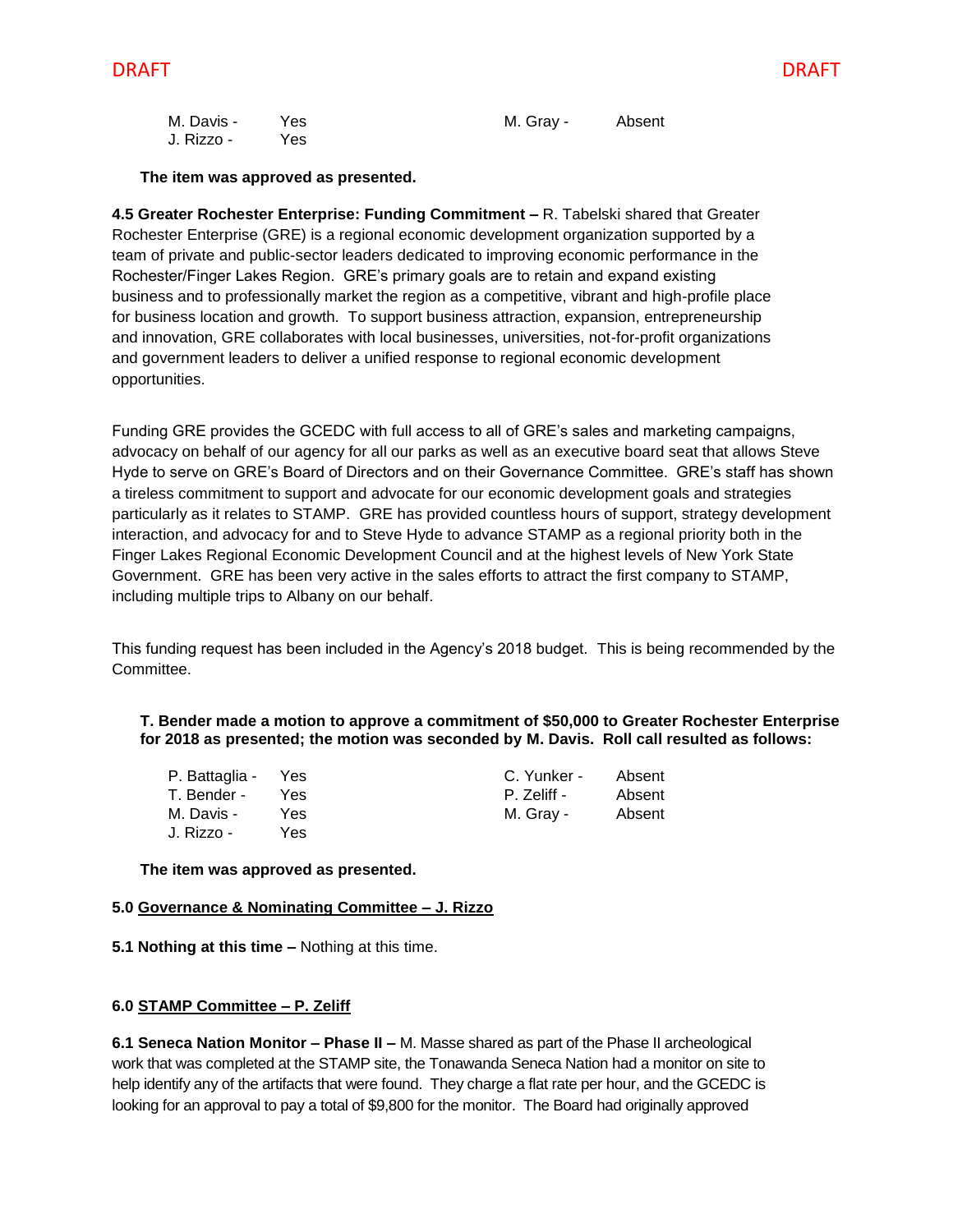# DRAFT DRAFT

\$7,500 on October 26, 2016 for the Phase II work. Upon completion of the Phase II work the final amount due was \$9,800 based on the days of field work, so we are seeking approval of the additional \$2,300. This expenditure is to be covered under the \$33M ESD Grant. This is being recommended by the Committee.

**J. Rizzo made a motion to approve reimbursing the Seneca Nation for an on-site monitor for Phase II for a total of \$9,800; the motion was seconded by T. Bender. Roll call resulted as follows:**

| P. Battaglia - Yes |      | C. Yunker - | Absent |
|--------------------|------|-------------|--------|
| T. Bender -        | Yes. | P. Zeliff - | Absent |
| M. Davis -         | Yes. | M. Gray -   | Absent |
| J. Rizzo -         | Yes  |             |        |

**The item was approved as presented.**

**6.2 National Grid Pole Relocation – Route 63/77 Turn Lane –** M. Masse shared as part of the main entrance road, Route 63/77 widening and turn lane construction, it is necessary to relocate 9 existing distribution poles and overhead conductor along the west side of Alleghany Road. National Grid has provided an electric service proposal to do the work in the amount of \$133,696.01. This expenditure is to be covered under the \$33M ESD Grant. This is being recommended by the Committee.

**J. Rizzo made a motion to approve of the National Grid Pole Relocation service proposal not to exceed \$133,696.01 as presented; the motion was seconded by T. Bender. Roll call resulted as follows:**

| P. Battaglia - Yes |      | C. Yunker - | Absent |
|--------------------|------|-------------|--------|
| T. Bender -        | Yes. | P. Zeliff - | Absent |
| M. Davis -         | Yes. | M. Grav -   | Absent |
| J. Rizzo -         | Yes. |             |        |

# **The item was approved as presented.**

**6.3 345/115kV Substation Design Proposal –** At the October 26th meeting the Board authorized the execution of a contract to complete "4 key deliverables: 1) Development of a Conceptual Design package for the substation, 2) Development of a Level 1 preliminary engineering, permitting and construction schedule, 3) Development of Equipment (transformers, breakers) procurement specifications and standards, 4) Develop an updated cost estimate for the substation based on the conceptual design package." At a not to exceed cost of \$250,000 to Burns and McDonald. Prior to execution of the contract, a call was held to confirm the scope of work and deliverables. At that time, it was noted that the proposal was not complete, and needed revision. The GCEDC decided that while the proposal was being revised, that we should seek another quote from another vendor. This is being recommended by the Committee.

**J. Rizzo made a motion to approve retracting the Board's approval of the 345/115 kV Substation Design Proposal with Burns and McDonald as previously presented; the motion was seconded by M. Davis. Roll call resulted as follows:**

| P. Battaglia - Yes | C. Yunker - | Absent |
|--------------------|-------------|--------|
| T. Bender - Yes    | P. Zeliff - | Absent |